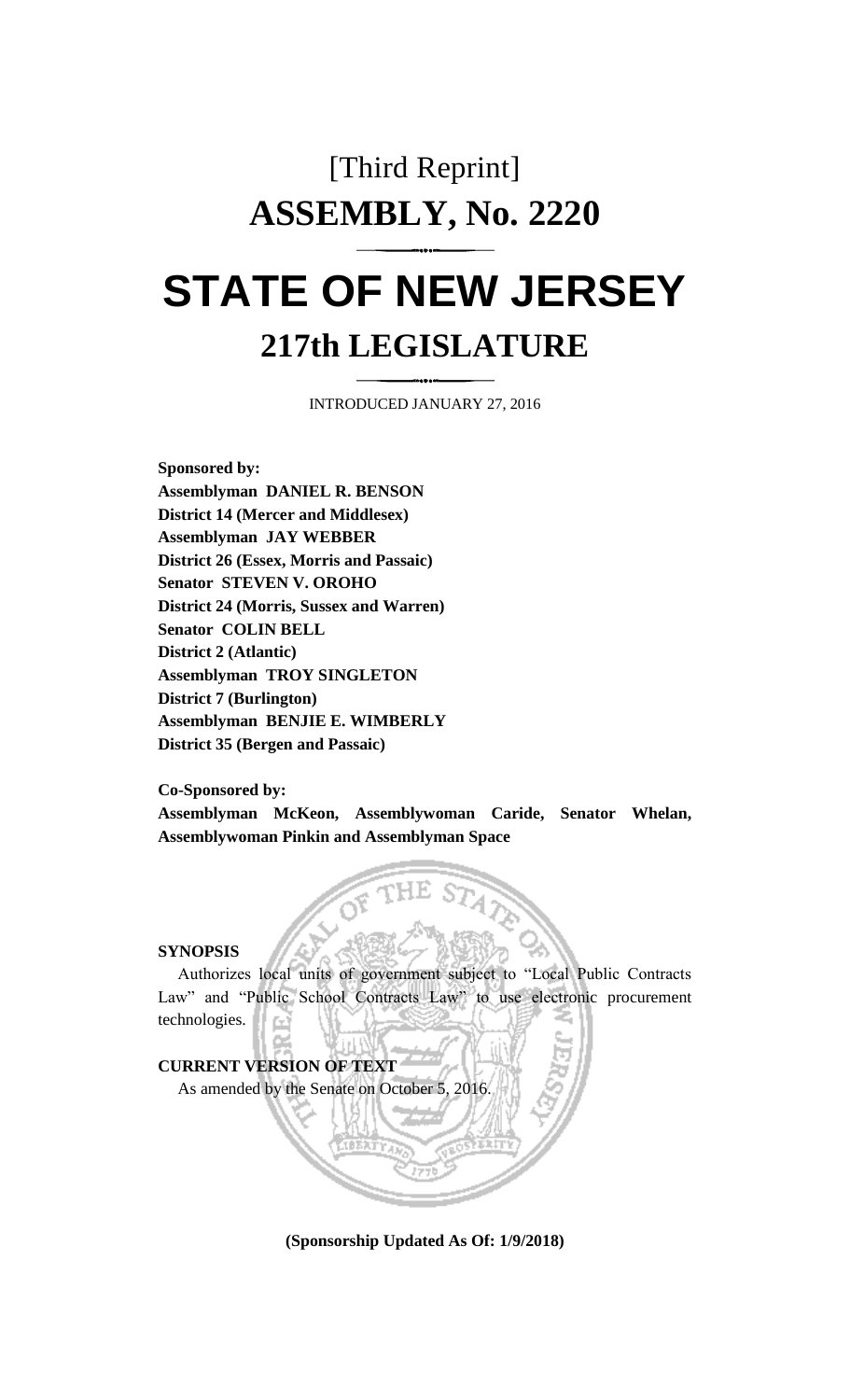**AN ACT** authorizing the electronic purchase of certain commodities and services and sale of surplus personal property by local units of government and school districts, supplementing P.L.1971, c.198 (C.40A:11-1 et seq.) **<sup>2</sup> [**;**]** , amending P.L.1971, c.199, **N.J.S.18A:20-6, and P.L.1978, c.91,<sup>2</sup> and repealing P.L.2001,**  c.30. **BE IT ENACTED** *by the Senate and General Assembly of the State of New Jersey:* 11 1. This act shall be known and may be cited as the "Local Unit" Electronic Procurement Act." 2. The Legislature finds and declares that advances in electronic technology offer opportunities to enhance governmental efficiencies. In order to explore these avenues of improved government efficiency and commerce, it is in the best interests of this State to allow local units of government to adopt proven technologies for the procurement of goods, services, public works construction, and sale of surplus personal and real property through means of electronic technology, and to allow the Department of Community Affairs to promulgate standards for the use of these technologies that provide for the integrity and procedural protections of sealed public bidding and competitive contracting translated to an electronic environment. 27 3. As used in this P.L.  $\frac{1}{2}$  c. (c. ) (pending before the , **1** Legislature as this bill): "Director" means the Director of the Division of Local Government Services in the Department of Community Affairs; "Electronic procurement" means the use of computer technology and the Internet for the advertising and submission of public bids, <sup>1</sup> providing notice of revisions or addenda to advertisements or bid 34 documents,<sup>1</sup> the receipt of proposals and quotations, competitive contracting, the use of reverse auctions, and related practices to assist in determining the lowest responsible bidder or proposer who is most advantageous, price and other factors considered, as appropriate, for goods and services, the sale of personal property, and other public procurement-related activities and services as may be determined appropriate by the director; "Goods and services" means any work, labor, commodities, equipment, materials, or supplies of any tangible or intangible nature, except real property or any interest therein, provided or

**EXPLANATION – Matter enclosed in bold-faced brackets [thus] in the above bill is not enacted and is intended to be omitted in the law.**

**Matter underlined thus is new matter.**

- **Matter enclosed in superscript numerals has been adopted as follows:**
- **Assembly floor amendments adopted March 14, 2016.**
- **Assembly floor amendments adopted June 16, 2016.**

**Senate floor amendments adopted October 5, 2016.**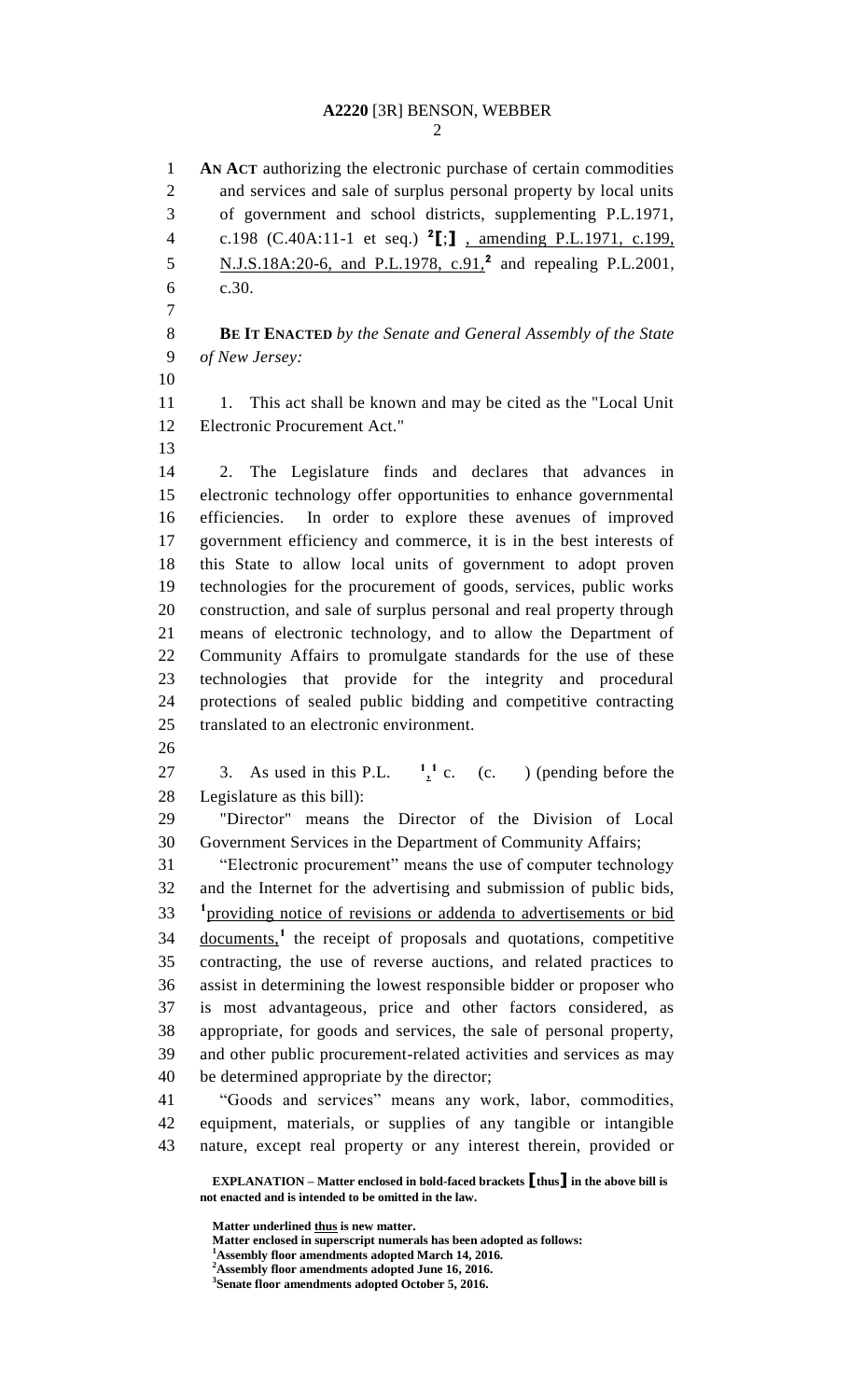performed through a contract awarded by a contracting agent, 2 including goods and property subject to N.J.S.12A:2-101 et seq.; "Local unit" means a school district as defined in the "Public School Contracts Law," N.J.S.18A:18A-1 et seq., or a contracting unit as defined in the "Local Public Contracts Law," P.L.1971, c.198 (C.40A:11-1 et seq.); "Public works construction" means any contract that is subject to the "New Jersey Prevailing Wage Act," P.L.1963, c.150 (C.34:11- 56.25 et seq.); and "Real property" shall include, in addition to the usual connotations thereof, development rights or easements, or any right, interest, or estate in the area extending above any real property, or capital improvement thereon, to such a height or altitude as any title, interest, or estate in real property may extend, commonly known as "air rights," and subject to, but not limited to, the "Local Lands and Buildings Law," P.L.1971, c.199 (C.40A:12-1 et seq.). 4. Local units are authorized to use electronic procurement practices for such purposes as may be authorized by the governing 20 body of the local unit, and subject to the provisions of P.L. 21 c. (C. ) (pending before the Legislature as this bill). 5. A local unit or joint purchasing unit or cooperative pricing system is also authorized to use electronic procurement practices for the following purposes:  $1\text{ (}1\text{a)}$  to purchase electric generation service, electric related service, gas supply service, or gas related service, either separately or bundled, for its own facilities so long as the purchase otherwise complies with the provisions of the "Electric Discount and Energy Competition Act," P.L.1999, c.23 (C.48:3-49 et al.); <sup>1</sup>and<sup>1</sup>  $1 \qquad \qquad$ <sup>1</sup>(<sup>1</sup>b) the sale of surplus personal property that shall otherwise comply with the provisions of section 36 of P.L.1971, c.198 (C.40A:11-36) **<sup>1</sup> [**; and c) the sale of real property that shall otherwise comply with the sale and lease provisions of the "Local Lands and Buildings Law," P.L.1971, c.199 (C.40A:12-1)**] 1** . Contracts awarded for the administration of electronic procurement practices shall be subject to the requirements of the "Local Public Contracts Law," P.L.1971, c.198 (C.40A:11-1 et seq.) and the "Public School Contracts Law," N.J.S.18A:18A-1 et seq., except that they shall be considered as purposes for which competitive contracting may be used. 6. a. The director, in consultation with the State Comptroller and pursuant to the "Administrative Procedure Act," P.L.1968, c.410 (C.52:14B-1 et seq.), shall adopt rules and regulations to effectuate the provisions of this act. The rules promulgated pursuant to this section shall include, but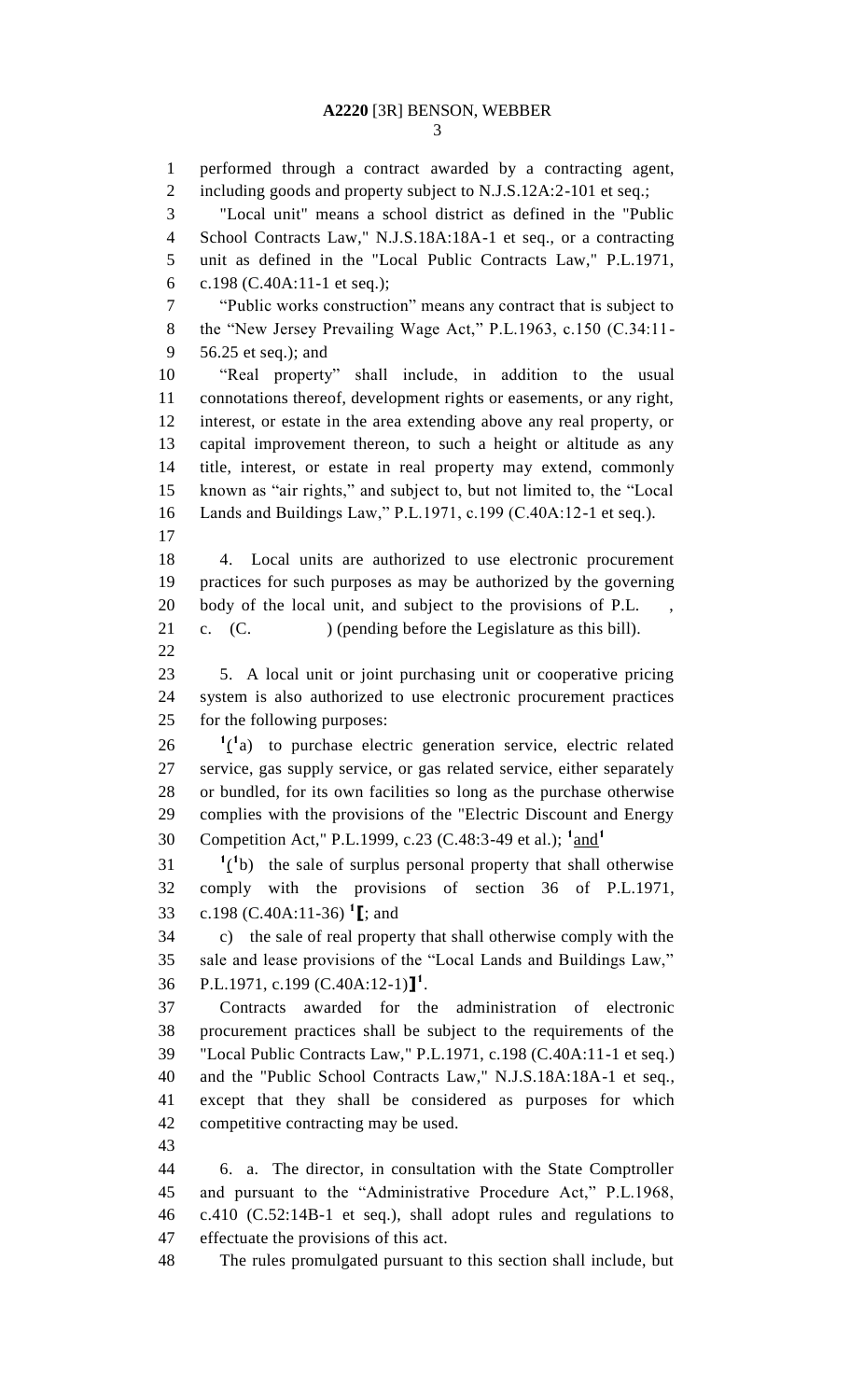shall not be limited to, practices that, notwithstanding any other law to the contrary:

 (1) convert the law, principals, safeguards, and procedures related to sealed bidding to an electronic procurement environment;

 (2) authorize local units of government to accept commercial standards for electronic forms of bid security; and

 (3) establish minimum standards that must be met by systems and services providing and administering electronic procurement activities.

 The director shall also consult with the Attorney General to develop safeguards to protect against collusion and bid rigging, with the Division of Purchase and Property in the Department of Treasury to develop practices used for electronic procurement, and with the Office of Information Technology in, but not of, the Department of Treasury, to ensure the privacy and security of electronic transactions.

17 b. With regard to the <sup>2</sup>[otherwise required]<sup>2</sup> notices, advertising 18 bids, or requests for proposals <sup>2</sup> required to be published<sup>2</sup> in an 19 official newspaper of the local unit, such notices <sup>2</sup>, advertising bids, 20 or requests for proposals, as appropriate,<sup>2</sup> shall not be eliminated  $\text{ }^{2}$ **[**, but may be limited to a notice announcing the purpose of the action, due date, and location of the full notice that is posted on a website. The local unit may waive public advertising for electronic procurement of electric generation service, electric related service, gas supply service, or gas related service if notification is made directly to eligible Board of Public Utilities approved providers of 27 such services <u>under the provisions of P.L.</u>, c. (C. ) (pending before the Legislature as this bill), and shall continue to be **published as required by**  $law^2$ **.** 

 c. Notwithstanding any law, rule, or regulation to the contrary, plans and specifications for public works construction contracts that require the seal and signature of a professional engineer, architect, or land surveyor may be included in an electronic file used for electronic procurement as long as the original document from which the electronic file is derived contains a physical or electronic seal and signature as otherwise required by law; however, if and when the State Board of Engineers and Land Surveyors and the New Jersey State Board of Architects adopt rules to permit digital seals and signatures, those rules shall supersede this provision.

**1** 7. Section 13 of P.L.1971, c.199 (C.40A:12-13) is amended to read as follows:

 13. Sales of real property, capital improvements or personal property; exceptions; procedure. Any county or municipality may sell any real property, capital improvement or personal property, or interests therein, not needed for public use, as set forth in the resolution or ordinance authorizing the sale, other than county or municipal lands, real property otherwise dedicated or restricted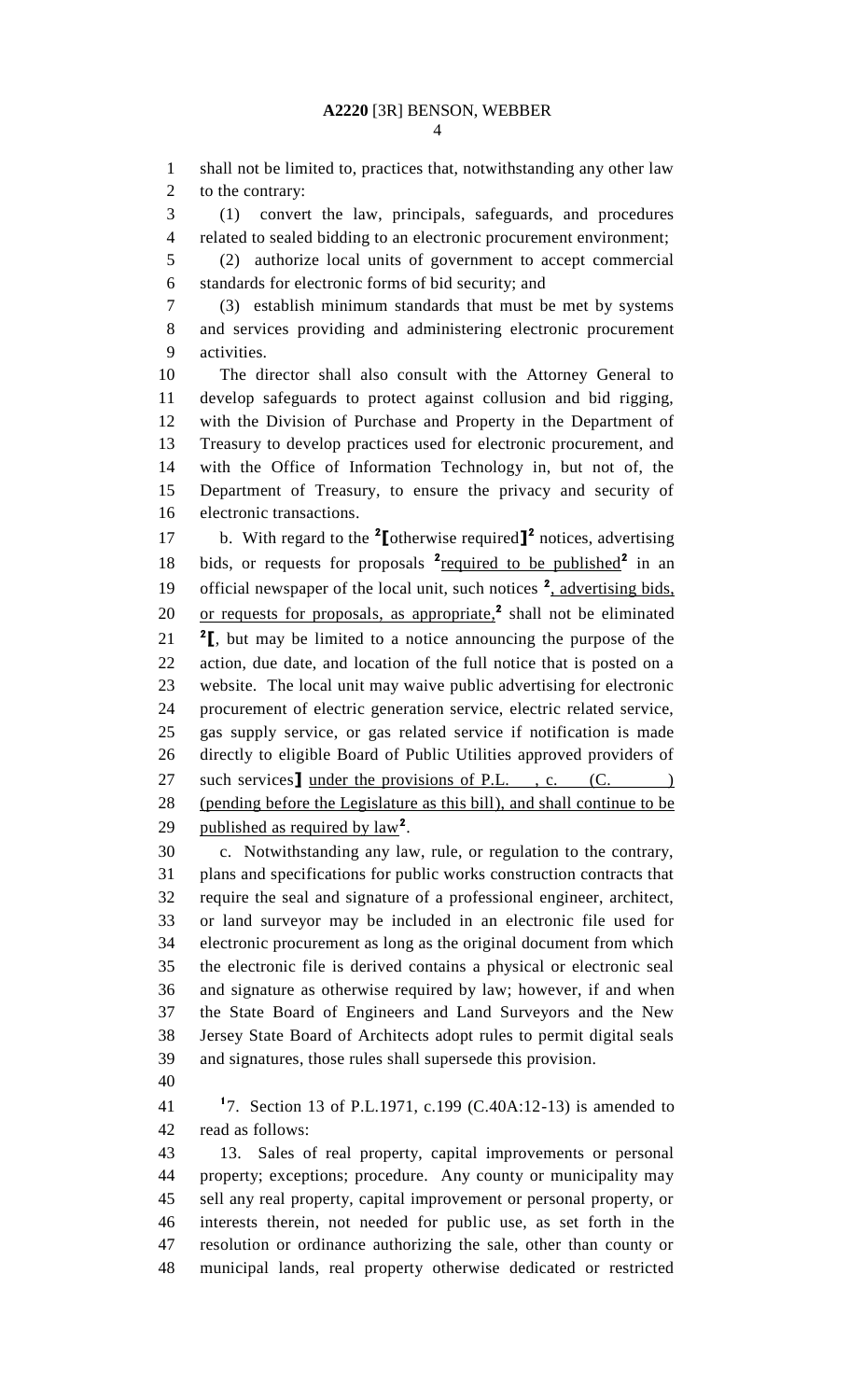pursuant to law, and, except as otherwise provided by law, all such sales shall be made by one of the following methods:

 (a) By open public sale at auction to the highest bidder after advertisement thereof in a newspaper circulating in the municipality or municipalities in which the lands are situated, by two insertions at least once a week during two consecutive weeks, the last publication to be not earlier than seven days prior to such sale. In the case of public sales, the governing body may by resolution fix a minimum price or prices, with or without the reservation of the right to reject all bids where the highest bid is not accepted. Notice of such reservation shall be included in the advertisement of the sale and public notice thereof shall be given at the time of sale. Such resolution may provide, without fixing a minimum price, that upon the completion of the bidding, the highest bid may be accepted or all the bids may be rejected. The invitation to bid may also impose restrictions on the use to be made of such real property, capital improvement or personal property, and any conditions of sale as to buildings or structures, or as to the type, size, or other specifications of buildings or structures to be constructed thereon, or as to demolition, repair, or reconstruction of buildings or structures, and the time within which such conditions shall be operative, or any other conditions of sale, in like manner and to the same extent as by any other vendor. Such conditions shall be included in the advertisement, as well as the nature of the interest retained by the county or municipality. Such restrictions or conditions shall be related to a lawful public purpose and encourage and promote fair and competitive bidding of the county or municipality and shall not, in the case of a municipality, be inconsistent with or impose a special or higher standard than any zoning ordinance or building, plumbing, electrical, or similar code or ordinance then in effect in the municipality.

 In any case in which a county or municipality intends to retain an estate or interest in any real property, capital improvement or personal property, in the nature of an easement, contingent or reversionary, the invitation to bid and the advertisement required herein shall require each bidder to submit one bid under each Option A and Option B below.

 (1) Option A shall be for the real property, capital improvement or personal property subject to the conditions or restrictions imposed, or interest or estate retained, which the county or municipality proposes to retain or impose.

 (2) Option B shall be for the real property, capital improvement or personal property to be sold free of all such restrictions, conditions, interests or estates on the part of the county or municipality.

 The county or the municipality may elect or reject either or both options and the highest bid for each. Such acceptance or rejection shall be made not later than at the second regular meeting of the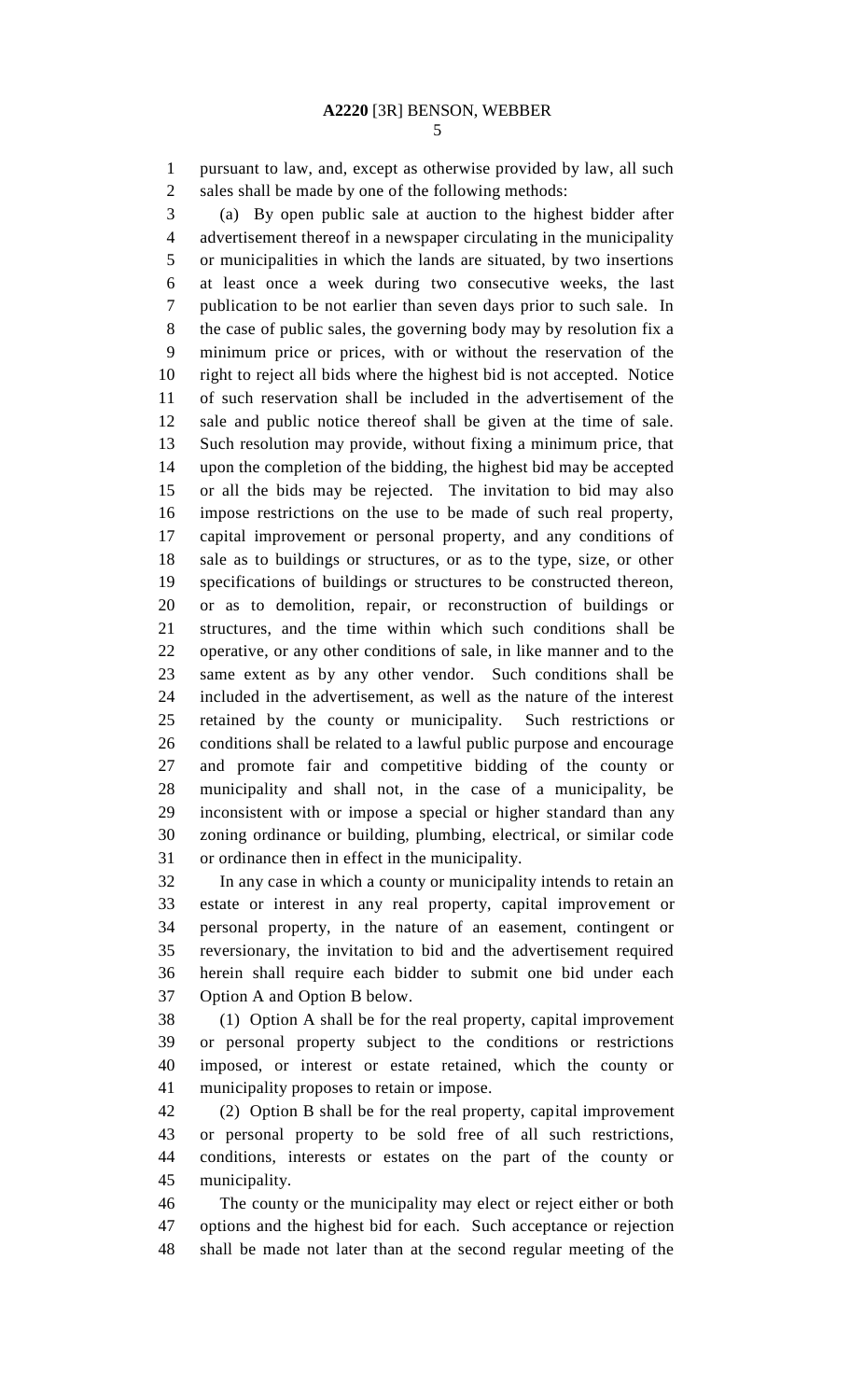governing body following the sale, and, if the governing body shall not so accept such highest bid, or reject all bids, said bids shall be deemed to have been rejected. Any such sale may be adjourned at the time advertised for not more than one week without readvertising.

 (b) At private sale, when authorized by resolution, in the case of a county, or by ordinance, in the case of a municipality, in the following cases:

 (1) A sale to any political subdivision, agency, department, commission, board or body corporate and politic of the State of New Jersey or to an interstate agency or body of which the State of New Jersey is a member or to the United States of America or any department or agency thereof.

 (2) A sale to a person submitting a bid pursuant to subsection (a) of this section, where all bids have been rejected, provided that the terms and price agreed to shall in no event be less than the highest bid rejected, and provided further that the terms and conditions of sale shall remain identical.

 (3) A sale by any county or municipality, when it has or shall have conveyed its right, title and interest in any real property, capital improvement or personal property not needed for public use, and it was assumed and intended that there should be conveyed a good and sufficient title in fee simple to said real property, capital improvement or personal property, free of all encumbrances and the full consideration has been paid therefor, and it shall thereafter appear that the title conveyed was insufficient or that said county or municipality at the time of said conveyance was not the owner of some estate or interest in said real property, capital improvement or personal property or of some encumbrances thereon, and the county or municipality shall thereafter acquire a good and sufficient title in fee simple, free of all encumbrances of said real property, capital improvement or personal property or shall acquire such outstanding estate or interest therein or outstanding encumbrance thereon and said county or municipality, by resolution of the governing body and without the payment of any additional consideration, has deemed to convey or otherwise transfer to said purchaser, his heirs or assigns, such after-acquired title, or estate or interest in, or encumbrance upon, such real property, capital improvement or personal property to perfect the title or interest previously conveyed.

 (4) A sale of an easement upon any real property previously conveyed by any county or municipality may be made when the governing body of any county, by resolution, or any municipality, by ordinance, has elected to release the public rights in the nature of easements, in, on, over or under any real property within the county or the municipality, as the case may be, upon such terms as shall be agreed upon with the owner of such lands, if the use of such rights is no longer desirable, necessary or required for public purposes.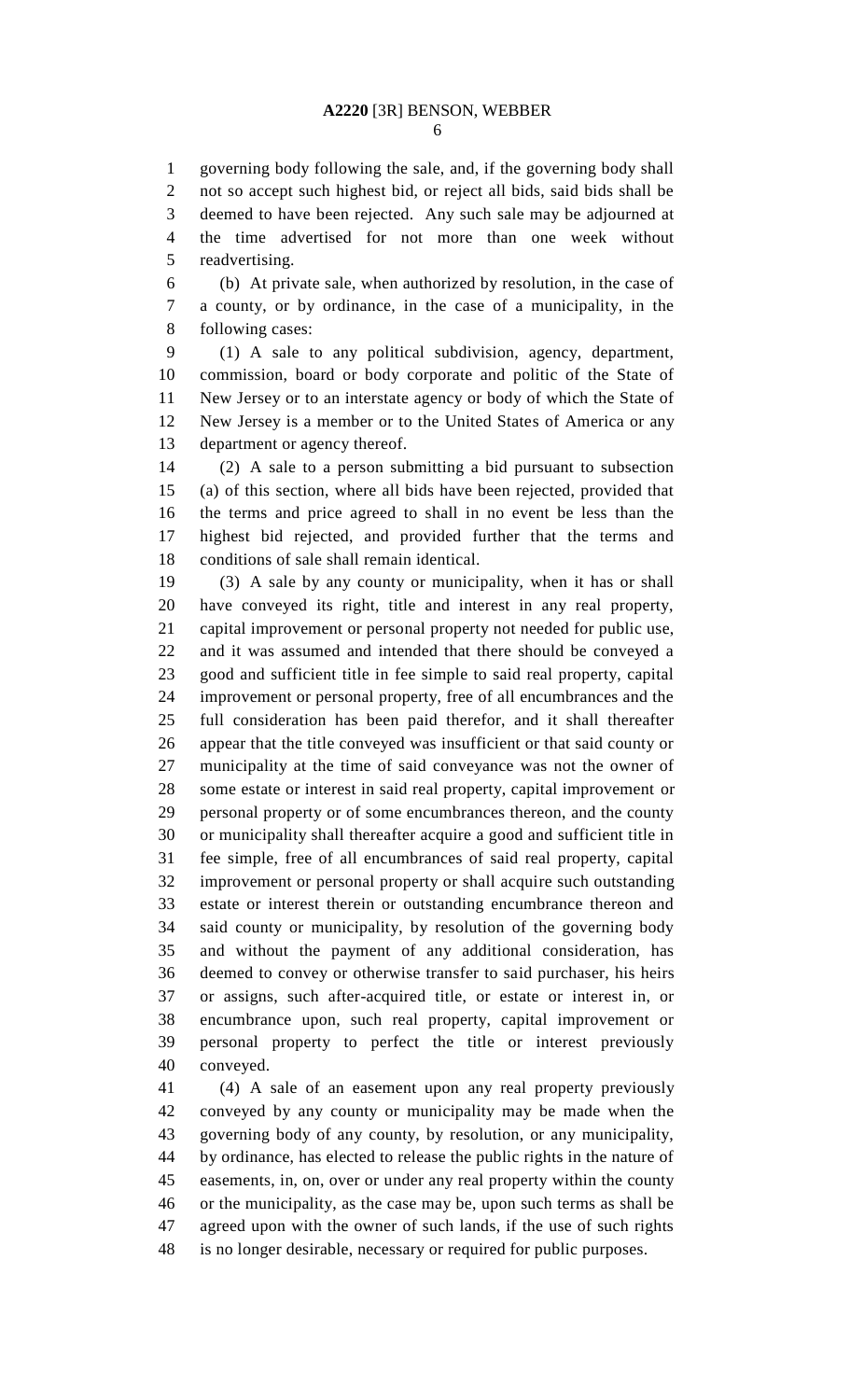(5) A sale to the owner of the real property contiguous to the real property being sold; provided that the property being sold is less than the minimum size required for development under the municipal zoning ordinance and is without any capital improvement thereon; except that when there is more than one owner with real property contiguous thereto, said property shall be sold to the highest bidder from among all such owners. Any such sale shall be for not less than the fair market value of said real property. When there is only one owner with real property contiguous to the property being sold, and the property is less than an eighth of the minimum size required for development under the municipal zoning ordinance and is without any capital improvement thereon, the fair market value of that property may be determined by negotiation between the local unit and the owner of the contiguous real property. The negotiated sum shall be subject to approval by resolution of the governing body, but in no case shall that sum be less than one dollar.

 In the case of any sale of real property hereafter made pursuant to subsection (b) of this section, in no event shall the price agreed upon with the owner be less than the difference between the highest bid accepted for the real property subject to easements (Option A) and the highest bid rejected for the real property not subject to easements (Option B). After the adoption of the resolution or ordinance, and compliance by the owner of said real property with the terms thereof, said real property shall be free, and entirely discharged of and from such rights of the public and of the county or municipality, as the case may be, but no such release shall affect the right of lawful occupancy or use of any such real property by any municipal or private utility to occupy or use any such real property lawfully occupied or used by it. A list of the property so authorized to be sold, pursuant to subsection (b) of this section, together with the minimum prices, respectively, as determined by the governing body, shall be included in the resolution or ordinance authorizing the sale, and said list shall be posted on the bulletin board or other conspicuous space in the building which the governing body usually holds its regular meetings, and advertisement thereof made in a newspaper circulating in the municipality or municipalities in which the real property, capital improvement or personal property is situated, within five days following enactment of said resolution or ordinance. Offers for any or all properties so listed may thereafter be made to the governing body or its designee for a period of 20 days following the advertisement herein required, at not less than said minimum prices, by any prospective purchaser, real estate broker, or other authorized representative. In any such case, the governing body may reconsider its resolution or ordinance, not later than 30 days after its enactment, and advertise the real property, capital improvement, or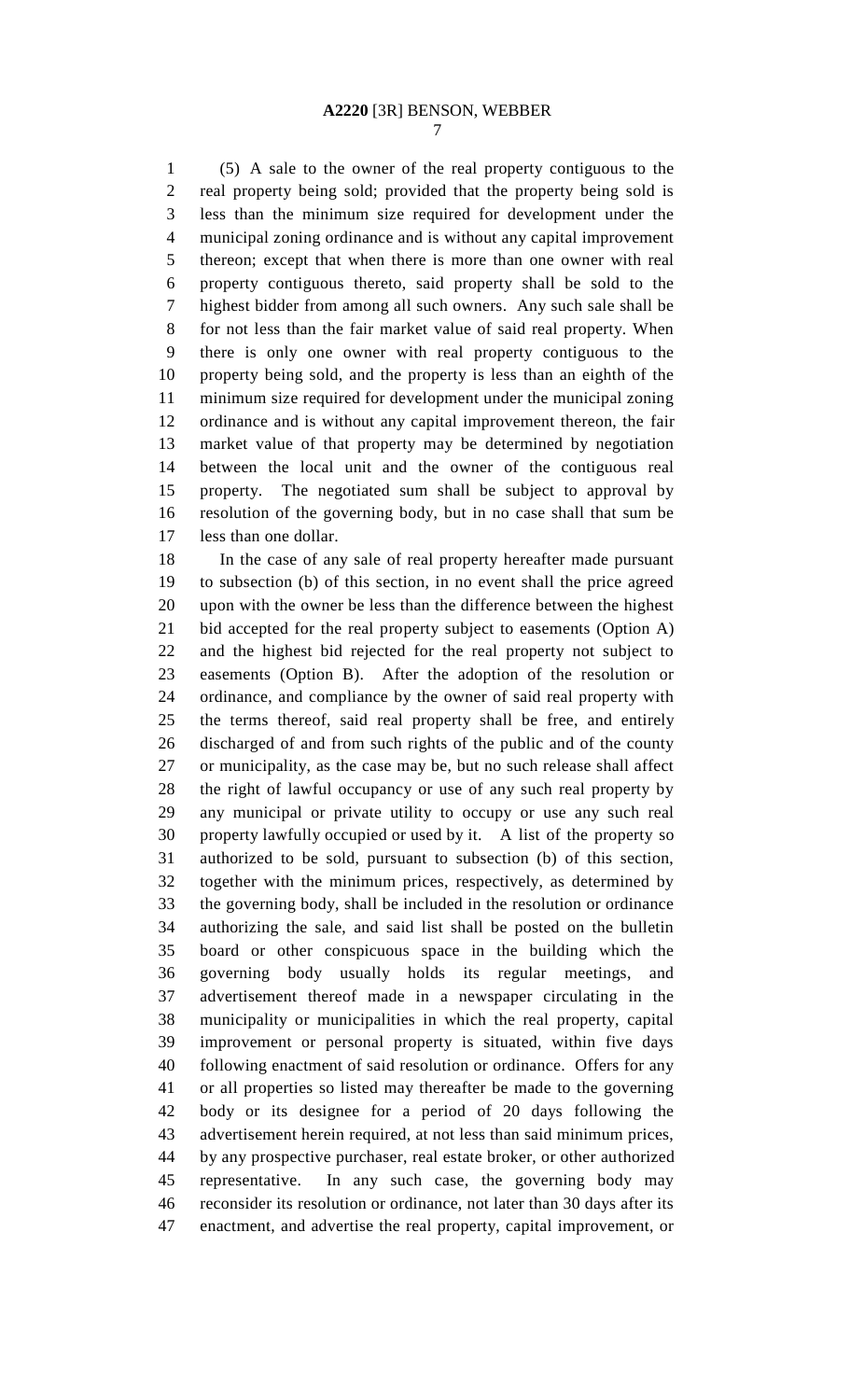personal property in question for public sale pursuant to subsection (a) of this section.

 Any county or municipality selling any real property, capital improvement or personal property pursuant to subsection (b) of this section shall file with the Director of the Division of Local Government Services in the Department of Community Affairs, sworn affidavits verifying the publication of advertisements as required by this subsection.

 (c) By private sale of a municipality in the following case: A sale to a private developer by a municipality, when acting in accordance with the "Local Redevelopment and Housing Law," P.L.1992, c.79 (C.40A:12A-1 et al.).

 (d) A county or municipality is also authorized to use electronic 14 procurement practices in accordance with the provisions of P.L.

15 c. (C. ) (pending before the Legislature as this bill) for the sale or lease of real property pursuant to the "Local Lands and Buildings Law," P.L.1971, c.199 (C.40A:12-1 et seq.).

 All sales, either public or private, may be made for cash or upon credit. A deposit not exceeding 10% of the minimum price or value of the property to be sold may be required of all bidders. When made upon credit, the county or municipality may accept a purchase-money mortgage, upon terms and conditions which shall be fixed by the resolution of the governing body; provided, however, that such mortgage shall be fully payable within five years from the date of the sale and shall bear interest at a rate equal to that authorized under Title 31 of the Revised Statutes, as amended and supplemented, and the regulations issued pursuant thereto, or the rate last paid by the county or municipality upon any issue of notes pursuant to the "Local Bond Law" (N.J.S.40A:2-1 et seq.), whichever is higher. The governing body may, by resolution, fix the time for closing of title and payment of the consideration.

 In all sales made pursuant to this section, the governing body of any county or municipality may provide for the payment of a commission to any real estate broker, or authorized representative other than the purchaser actually consummating such sale; provided, however, that no commission shall be paid unless notice of the governing body's intention to pay such a commission shall have been included in the advertisement of sale and the recipient thereof shall have filed an affidavit with the governing body stating that said recipient is not the purchaser. Said commissions shall not exceed, in the aggregate, 5% of the sale price, and be paid, where there has been a public sale, only in the event that the sum of the commission and the highest bid price does not exceed the next highest bid price (exclusive of any real estate broker's commission). As used in this section, "purchaser" shall mean and include any person, corporation, company, association, society, firm, partnership, or other business entity owning or controlling, directly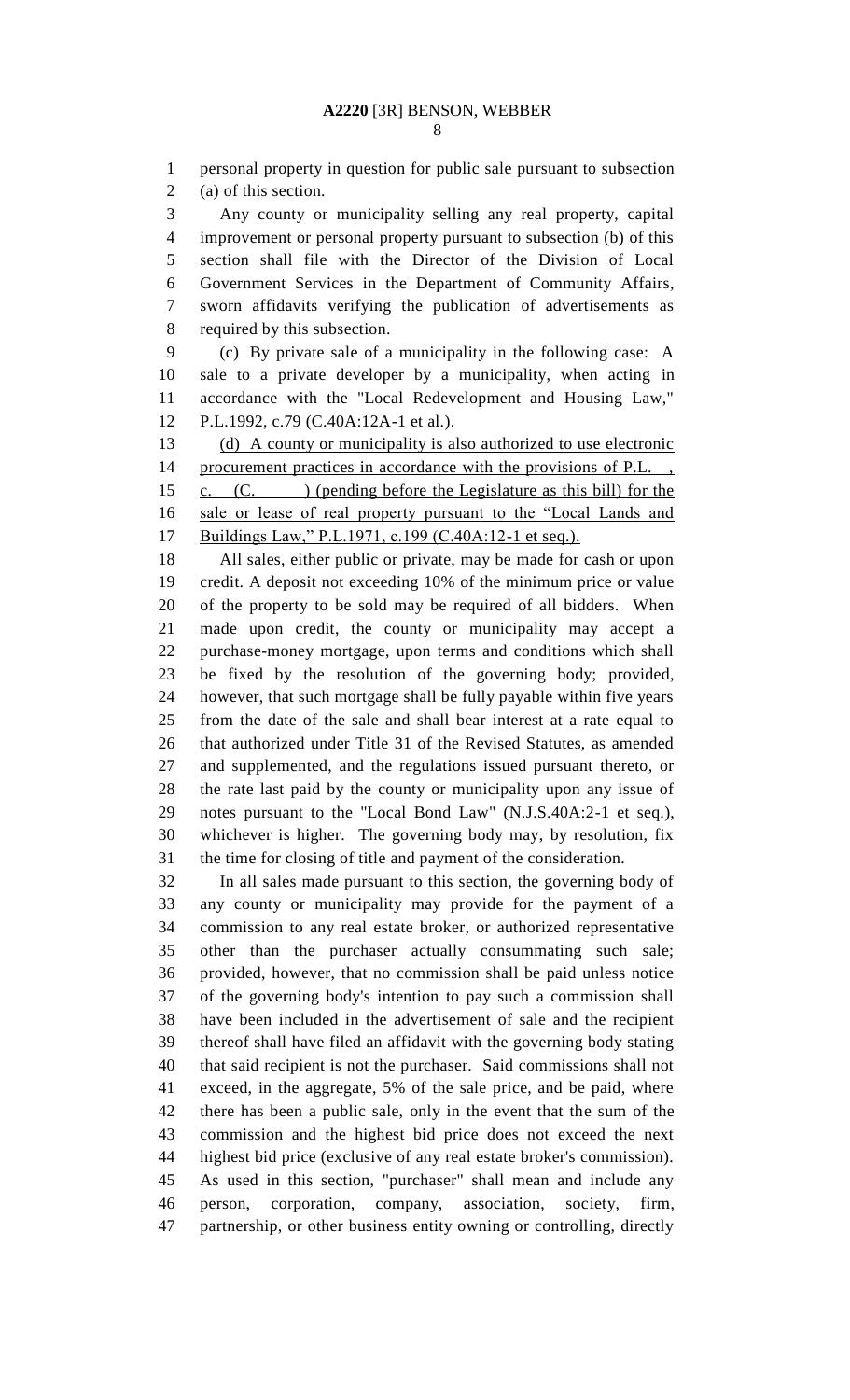or indirectly, more than 10% of the purchasing entity.**<sup>1</sup>** (cf: P.L.2000, c.126, s.26)  $1^{\circ}$  **1**8. N.J.S.18A:20-6 is amended to read as follows: 18A:20-6. Any lands or rights or interests therein sold by any board of education, except lands conveyed as part of a lease purchase agreement pursuant to N.J.S. 18A:20-4.2(f), shall be sold **[**at**]** , after advertisement of public sale, to the highest bidder **[**, after**]** . A board of education is authorized to use electronic 10 procurement practices in accordance with P.L., c. (C. ) (pending before the Legislature as this bill) for the advertisement of sale or lease of land and real property thereon, and shall also 13 publish advertisement of the sale or lease in a newspaper published in the district, or, if none is published therein, then in a newspaper circulating in the district, in which the same is situate, at least once a week for two weeks prior to the sale, unless: a. The same are sold to the State, or a political subdivision thereof, in which case they may be sold at private sale without advertisement; or b. The sale or other disposition thereof in some other manner is provided for in this Title.**<sup>1</sup>** (cf: P.L.1986, c.183, s.2) 9. Section 1 of P.L.1978, c.91 (C.18A:20-8.2) is amended to read as follows: 1. a. Except as otherwise provided pursuant to section 14 of P.L.2007, c.137 (C.18A:7G-45), whenever any board of education shall by resolution determine that any tract of land, whether there is a building thereon or not, or part or all of a school building, is not necessary for school purposes, but which it does not desire to dispose of for reason that the property may, at some future time, again be required for school purposes, it may authorize the lease thereof for a term extending beyond the official life of the board; provided that the noneducational uses of such building or tract of land are compatible with the establishment and operation of a school, as determined by the Commissioner of Education, if joint occupancy of such site is considered. A board of education is authorized to use electronic procurement practices in accordance 39 with the provisions of P.L., c.  $(C.$  ) (pending before the Legislature as this bill) for the advertisement of lease of land, and any building on that land. The lease shall be binding upon the successor board as follows: (1) After advertisement of the request for bids to lease to the highest bidder in a newspaper published in the school district, or, if none is published therein, then in a newspaper circulating in the

 district in which the same is situate, at least once a week for two weeks prior to the date fixed for the receipt and opening of bids,